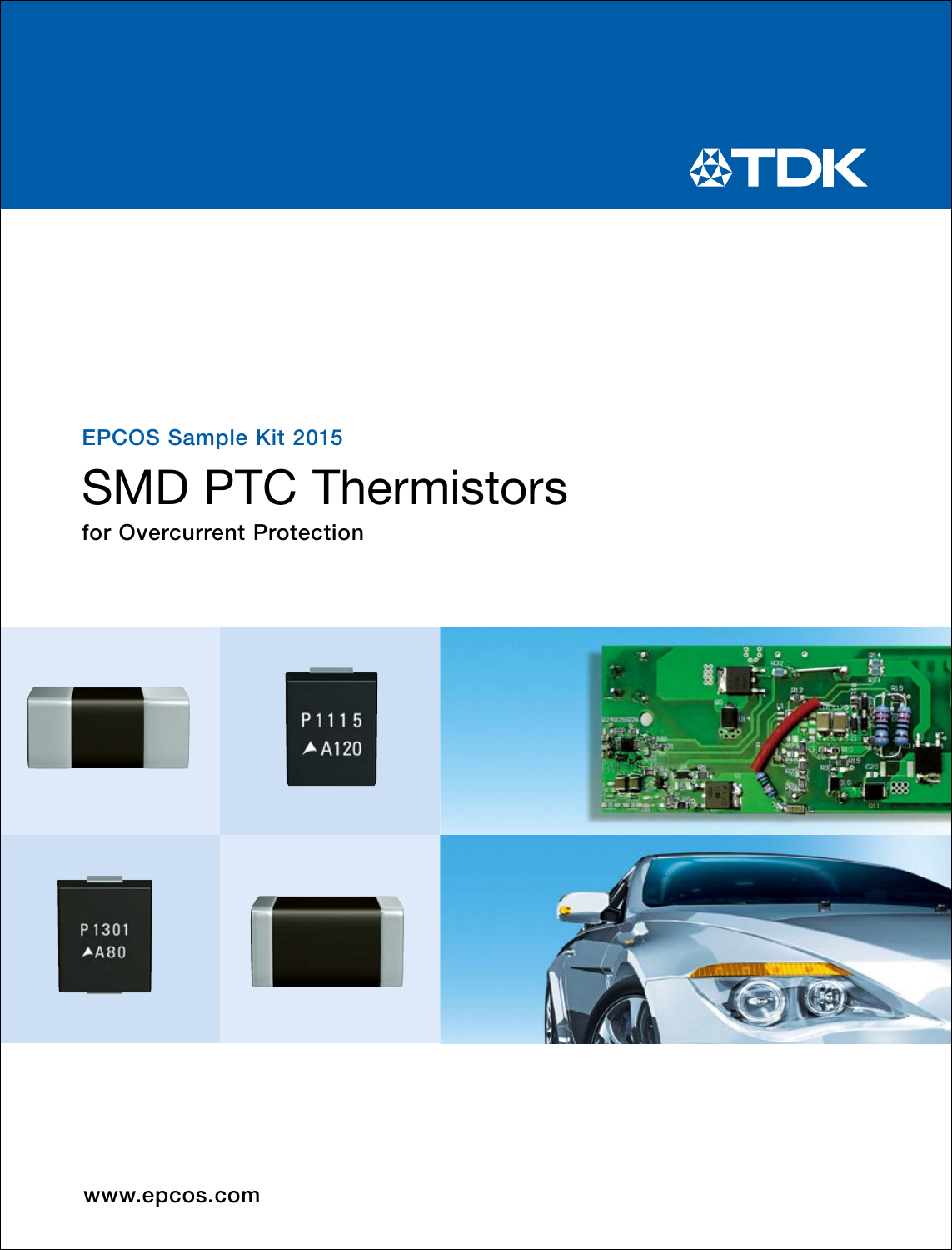### Features of SMD PTC thermistors

- Qualification based on AEC-Q200, Rev. D for selected types. See table "Product range".
- Suitable for reflow (all types) and wave soldering (EIA case sizes 3225 and 4032 only)
- $\bullet$  Lead-free tinned terminations
- RoHS-compatible
- Tolerance of  $R_B \pm 25\%$ (except B59907A\*: ±35%)



Recommended maximum dimensions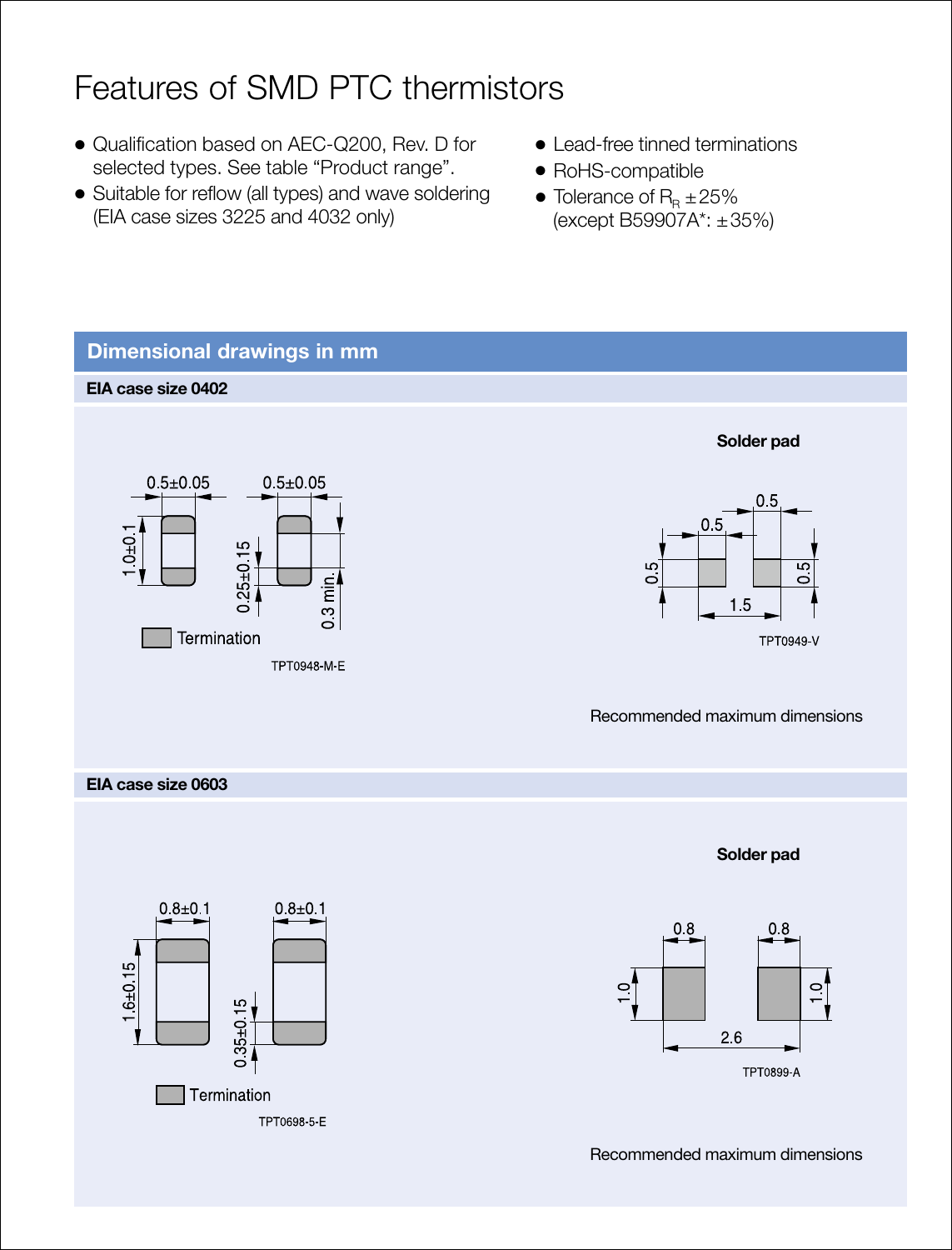## **Components**

| A606<br>30 V. 90 mA | A607<br>30 V.70 mA | A407<br>32 V. 13 mA | A622<br>60 V. 22 mA | A623<br>80 V. 15 mA | A707<br>80 V.50 mA | A807<br>265 V. 15 mA | A907<br>400 V. 12 mA |        |
|---------------------|--------------------|---------------------|---------------------|---------------------|--------------------|----------------------|----------------------|--------|
| $\sim$              |                    |                     |                     |                     |                    |                      |                      | $\sim$ |

 $\mathrel{\sqsubseteq}$ 

| P1301<br>30 V, 205 mA | P1201<br>30 V, 165 mA | P1101<br>30 V, 90 mA | P1301<br>30 V, 310 mA | P1201<br>30 V, 265 mA | P1101<br>30 V, 170 mA |
|-----------------------|-----------------------|----------------------|-----------------------|-----------------------|-----------------------|
|                       |                       |                      |                       |                       |                       |
|                       |                       |                      |                       |                       |                       |
|                       |                       |                      |                       |                       |                       |
|                       |                       |                      |                       |                       |                       |
|                       |                       |                      |                       |                       |                       |
|                       |                       |                      |                       |                       |                       |
|                       |                       |                      |                       |                       |                       |
|                       |                       |                      |                       |                       |                       |
|                       |                       |                      |                       |                       |                       |

 $\overline{\phantom{a}}$ 

| P1315<br>80 V, 80 mA | P1215<br>80 V, 65 mA | P1115<br>80 V, 40 mA | P1315<br>80 V, 150 mA | P1215<br>80 V, 100 mA | P1115<br>80 V, 70 mA |
|----------------------|----------------------|----------------------|-----------------------|-----------------------|----------------------|
|                      |                      |                      |                       |                       |                      |
|                      |                      |                      |                       |                       |                      |
|                      |                      |                      |                       |                       |                      |
|                      |                      |                      |                       |                       |                      |
|                      |                      |                      |                       |                       |                      |
|                      |                      |                      |                       |                       |                      |
|                      |                      |                      |                       |                       |                      |
|                      |                      |                      |                       |                       |                      |
|                      |                      |                      |                       |                       |                      |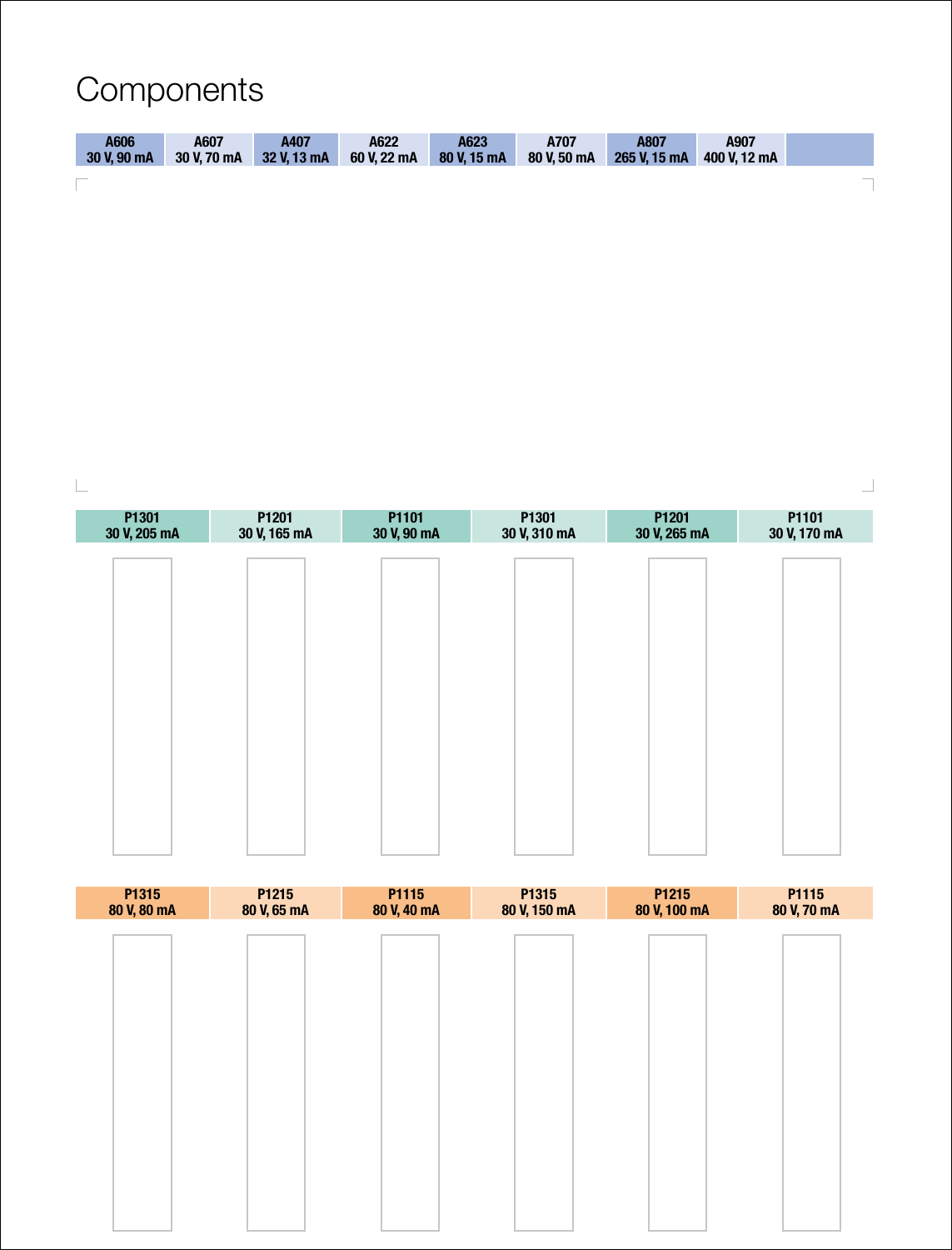

| <b>Electrical specifications and ordering codes</b>                  |                                                      |                                                        |         |                                    |                                             |                     |                   |                      |  |  |  |
|----------------------------------------------------------------------|------------------------------------------------------|--------------------------------------------------------|---------|------------------------------------|---------------------------------------------|---------------------|-------------------|----------------------|--|--|--|
| <b>EIA</b>                                                           | <b>Type</b>                                          | $I_R$                                                  | $I_{s}$ | $\mathbf{I}_{\text{Smax}}$         | $\mathsf{R}_{\scriptscriptstyle\mathsf{R}}$ | $\mathbf{R}_{\min}$ | AEC-              | <b>Ordering code</b> |  |  |  |
| case<br>size                                                         |                                                      | [mA]                                                   | [mA]    | $(\widetilde{V} = V_{max})$<br>[A] | [Ω]                                         | [Ω]                 | $Q200^{1}$        |                      |  |  |  |
|                                                                      | $V_{max}$ = 30 V DC or V AC, $V_B$ = 24 V DC or V AC |                                                        |         |                                    |                                             |                     |                   |                      |  |  |  |
| 1210                                                                 | A606                                                 | 90                                                     | 180     | 0.50                               | 27                                          | 17                  | $\qquad \qquad -$ | B59606A0110A062      |  |  |  |
| 1210                                                                 | A607                                                 | 70                                                     | 130     | 0.40                               | 55                                          | 30                  | $\checkmark$      | B59607A0120A062      |  |  |  |
| $V_{max}$ = 32 V DC or V AC, $V_B$ = 24 V DC or V AC                 |                                                      |                                                        |         |                                    |                                             |                     |                   |                      |  |  |  |
| 0402                                                                 | A407                                                 | 13                                                     | 32      | 0.12                               | 470                                         | 265                 | ✓                 | B59407A0115A062      |  |  |  |
|                                                                      |                                                      | $V_{max}$ = 60 V DC or V AC, $V_{B}$ = 42 V DC or V AC |         |                                    |                                             |                     |                   |                      |  |  |  |
| 0603                                                                 | A622                                                 | 22                                                     | 47      | 0.22                               | 220                                         | 150                 |                   | B59622A0090A062      |  |  |  |
|                                                                      |                                                      | $V_{max}$ = 80 V DC or V AC, $V_{B}$ = 63 V DC or V AC |         |                                    |                                             |                     |                   |                      |  |  |  |
| 0603                                                                 | A623                                                 | 15                                                     | 33      | 0.15                               | 470                                         | 300                 |                   | B59623A0090A062      |  |  |  |
| 1210                                                                 | A707                                                 | 50                                                     | 90      | 0.30                               | 125                                         | 75                  |                   | B59707A0120A062      |  |  |  |
| $V_{max}$ = 265 V DC or V AC, $V_{B}$ = 230 V DC or V AC             |                                                      |                                                        |         |                                    |                                             |                     |                   |                      |  |  |  |
| 1210                                                                 | A807                                                 | 15                                                     | 40      | 0.20                               | 400                                         | 200                 |                   | B59807A0090A062      |  |  |  |
|                                                                      |                                                      | $V_{max}$ = 400 V DC or V AC, $V_B$ = 230 V DC or V AC |         |                                    |                                             |                     |                   |                      |  |  |  |
| 1210                                                                 | A907                                                 | 12                                                     | 22      | 0.15                               | 1500                                        | 640                 | $\checkmark$      | B59907A0120A062      |  |  |  |
|                                                                      |                                                      | $V_{max}$ = 30 V DC or V AC, $V_B$ = 24 V DC or V AC   |         |                                    |                                             |                     |                   |                      |  |  |  |
| 4032                                                                 | P <sub>1301</sub>                                    | 205                                                    | 420     | 1.60                               | 3.1                                         | 1.85                | $\checkmark$      | B59301P1080A062      |  |  |  |
| 3225                                                                 | P <sub>1201</sub>                                    | 165                                                    | 340     | 1.00                               | 4.6                                         | 2.70                | ✓                 | B59201P1080A062      |  |  |  |
| 3225                                                                 | P <sub>1101</sub>                                    | 90                                                     | 185     | 0.70                               | 13.0                                        | 7.80                | ✓                 | B59101P1080A062      |  |  |  |
| 4032                                                                 | P <sub>1301</sub>                                    | 310                                                    | 640     | 1.60                               | 3.1                                         | 1.85                | ✓                 | B59301P1120A062      |  |  |  |
| 3225                                                                 | P <sub>1201</sub>                                    | 265                                                    | 545     | 1.00                               | 4.6                                         | 2.70                | ✓                 | B59201P1120A062      |  |  |  |
| 3225                                                                 | P1101                                                | 170                                                    | 355     | 0.70                               | 13.0                                        | 7.80                | $\checkmark$      | B59101P1120A062      |  |  |  |
| $V_{\text{max}}$ = 80 V DC or V AC, $V_{\text{R}}$ = 63 V DC or V AC |                                                      |                                                        |         |                                    |                                             |                     |                   |                      |  |  |  |
| 4032                                                                 | P <sub>1315</sub>                                    | 80                                                     | 165     | 1.60                               | 16.0                                        | 9.60                | $\checkmark$      | B59315P1080A062      |  |  |  |
| 3225                                                                 | P <sub>1215</sub>                                    | 65                                                     | 135     | 1.00                               | 25.0                                        | 15.00               | ✓                 | B59215P1080A062      |  |  |  |
| 3225                                                                 | P <sub>1115</sub>                                    | 40                                                     | 85      | 0.70                               | 55.0                                        | 32.20               | ✓                 | B59115P1080A062      |  |  |  |
| 4032                                                                 | P <sub>1315</sub>                                    | 150                                                    | 310     | 1.60                               | 16.0                                        | 9.60                | ✓                 | B59315P1120A062      |  |  |  |
| 3225                                                                 | P <sub>1215</sub>                                    | 100                                                    | 210     | 1.00                               | 25.0                                        | 15.00               | ✓                 | B59215P1120A062      |  |  |  |
| 3225                                                                 | P <sub>1115</sub>                                    | 70                                                     | 145     | 0.70                               | 55.0                                        | 32.20               | ✓                 | B59115P1120A062      |  |  |  |

<sup>1)</sup> Qualification based on AEC-Q200, Rev. D.

Important information: Some parts of this publication contain statements about the suitability of our products for certain areas of application. These statements are based on our knowledge of typical requirements that are often placed on our products. We expressly point out that these statements cannot be regarded as binding statements about the suitability of our products for a particular customer application. It is incumbent on the customer to check and decide whether a product is suitable for use in a particular application. This publication is only a brief product survey which may be changed from time to time. Our products are described in detail in our data sheets. The *Important notes* (www.epcos.com /ImportantNotes) and the product-specific *Cautions and warnings* must be observed. All relevant information is available through our sales offices.